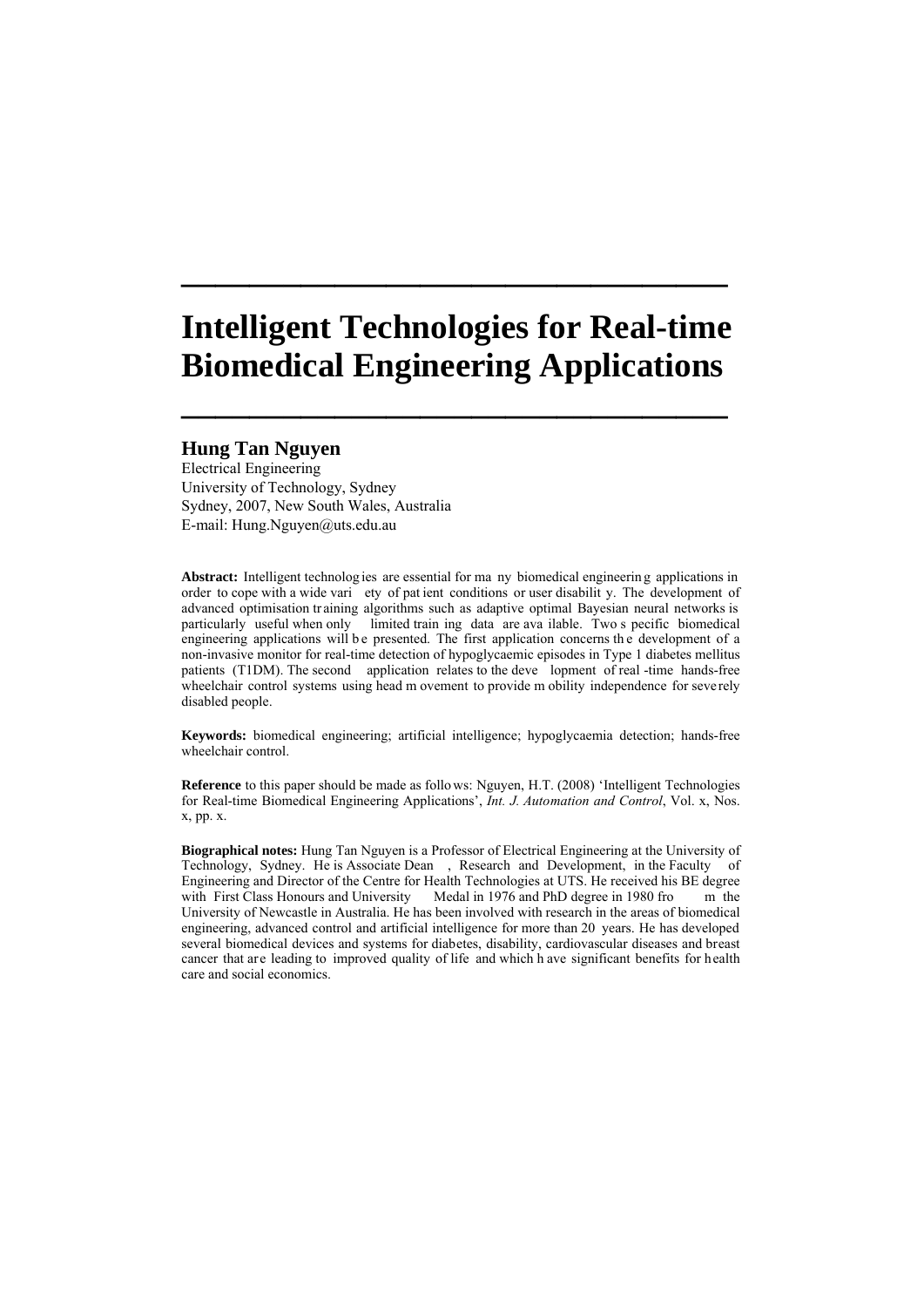# **1 Introduction**

Intelligent technologies are essential for man y biomedical engineering applications in order to deal with various patient conditions or user disability. The development of adaptive optimal Bayesian neural networks is particularly useful when only limited training data are available. Two s pecific biomedical engineering applications are presented below.

The first application concerns the development of a non-invasive monitor for real-time detection of hyp oglycaemia episodes in Type 1 diabetes mellitus patients (T1DM). Diabetes Control and Com plications Trial (DCCT) Research Group in 1993 [DCCT, 1993] showed that intensive insulin therapy for a m ean of 6 year s as opposed to conventional therapy significantly lowered the risk for retinopathy by 47%, nephropathy by 54% and for neuropathy by 60% [DCCT, 1993; Yale, 2004].

On the other hand, patients assigned to intensive therapy experienced a t hreefold increase incidence of se vere hypoglycemic episodes over those receiving conventional therapy [DCCT, 1993; DCCT 1995]. Therefore, hypoglycemia proved to be a l imiting factor in achieving improved diabetes control.

Symptoms of hypoglycemia arise from the activation of the autonomous central nervous systems (autonomic symptoms) and from reduced cerebral glucose consumption (neuroglycopenic symptoms), some of the latter b eing potentially life threatening. Autonomic symptoms (e.g., tachycardia, palpitations, shakiness, sweating) are activated before neuroglycopenic symptoms (e.g., reduced concentration, blurred vision, dizziness). Autonomic symptoms may provide the initial indication of the presence of hypoglycemia and allow the patient to recognise and correct the ensuing episode [Clarke, 1995].

Nocturnal hypoglycemia is particularly dangerous because sleep reduc es and m ay obscure autonomic counter-regulatory responses, so that an initially mild episode m ay become severe. The risk of severe hypoglycemia is high at night, with at least 50% of all severe episodes occurring during that time [DCCT, 1991].

 The second application relates to the development of real-time hands-free wheelchair control systems using head movement to provide mobility independence for severely disabled people.

 Conventional electrical wheelchairs are no t always su fficient to compensate for mobility disabilities. Serious spasticity (cerebral palsy), excessive weak residual physical capacities (tetraplegia), or s ome cognitive impairments (head trauma) would exclude or limit their use.

To overcome the problems associated with joystick control, several interfaces have been designed to replace the joystick. Although it is possible to use voice control [Mazo et al., 1995; Simpson and Levine, 2002; Ha et al., 2 005] or ultrasonic non-contact head controller with a sm all vocabulary voice recognition system [Coyle, 1995], two oftenused hands-free interfaces are chin sticks a nd sip-and-puff systems. However, the above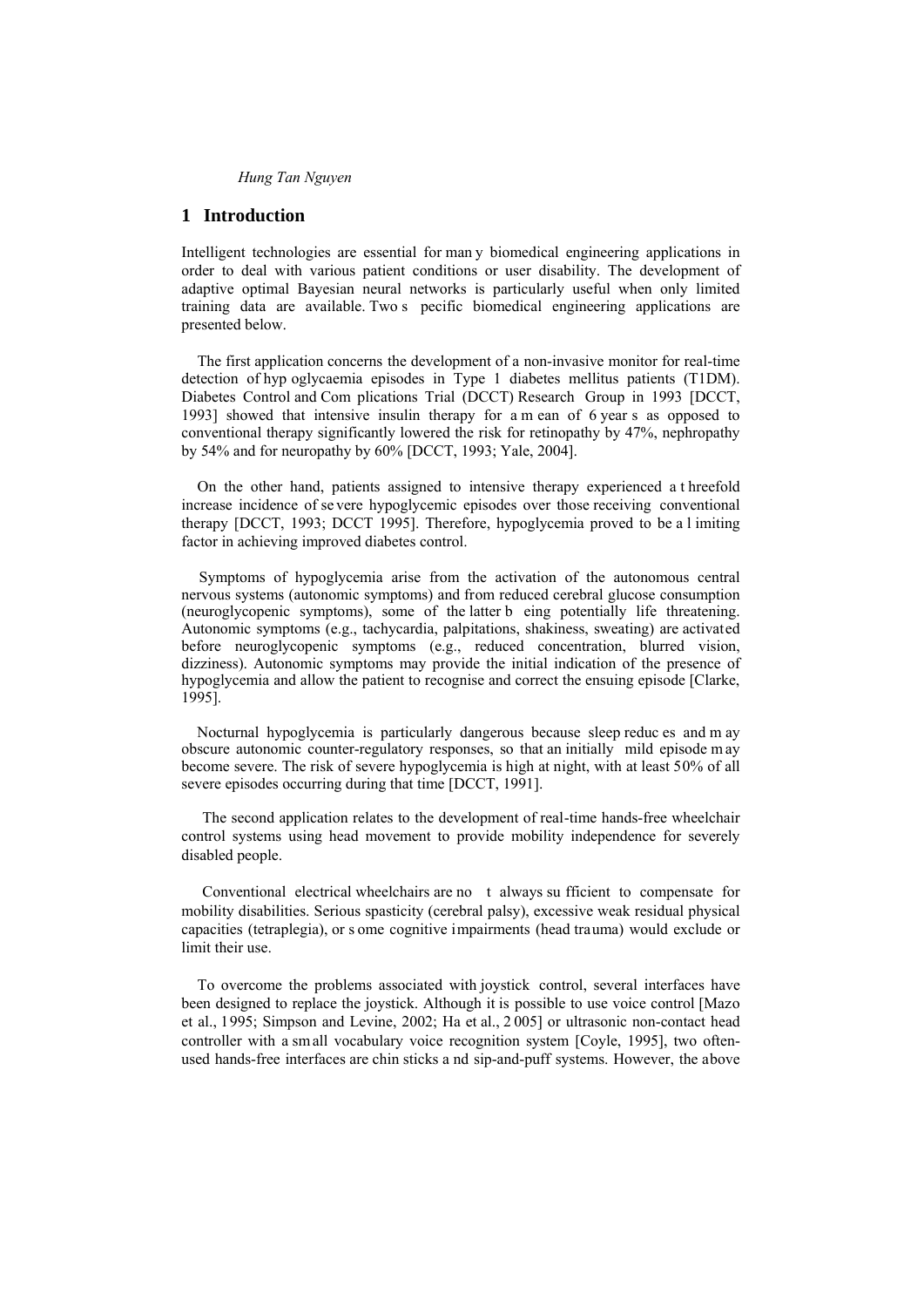interfaces have many limitations concerning posture, ope rational calibration and reliability when operated by severely disabled users.

The hands-free technologies we have focused over in the past 10 years are based on head movement and thought pattern control. In 1998, we developed an alternative telemetric head movement device for th e control of p owered wheelchairs using a tilt sensor and wireless technology [Joseph and N guyen, 1998]. Since then, we hav e developed several implementations using an embedded Linux implementation [Nguyen et al., 2004], wireless head movement wheelchair control systems using a personal digital assistant [Craig and Nguyen, 2005] or optimised Bayesian neural networks [Nguyen et al., 2006b; Nguyen et al., 2007] and a real-time thought pattern control systems in 2006 and 2007 [Craig and Nguyen, 2006; Craig and Nguyen 2007].

In this paper, for t he first biomedical application the development of a n optimal Bayesian neural network algorithm is o utlined for the detection of hypoglycemia episodes in T1DM children using physiological parameters. For the second biomedical application, the development of optimal Bayesian neural networks for the classification of head direction commands and thought patterns is described.

# **2 Methods**

#### *2.1 Non-invasive hypoglycaemia monitor*

Current technologies used in the diabetes diagnostic testing and self-monitoring market have already been improved to the extent that any additional improvements would be minimal. The next technological advancement in this market is expected to occ ur using non-invasive glucose monitors.

There is a limited number of non-invasive blood glucose monitoring systems currently available but each has specific drawbacks in terms of functioning, cost, reliability and obtrusiveness.

GlucoWatch G2 Biographer from Cygnus Inc is designed to measure glucose levels up to 3 times per hour for 12 hours. The AutoSensor (the disposable component) which is attached to the back of the GlucoWatch monitor and adheres to the skin will provide 12 hours of measurement. The product uses reverse iontophoresis to extract and m easure glucose levels non-invasively using interstitial fluid. It has to be calibrated before each measurement period and requires a t wo-hour warm-up period. It requires costly disposable components, the gel pads must be replaced after each use, sweating may cause skipped readings, and the measurement has a time delay of about 10-15 minutes. As a result of these limitations this device is no longer available.

We have developed a c ontinuous non-invasive hypoglycemia monitor which uses physiological responses [Nguyen et al., 2006a]. During hypoglycemia, the most profound physiological changes are c aused by activation of the sympathetic nervous system. Among the strongest responses are s weating and increased cardiac output [Gale et al.,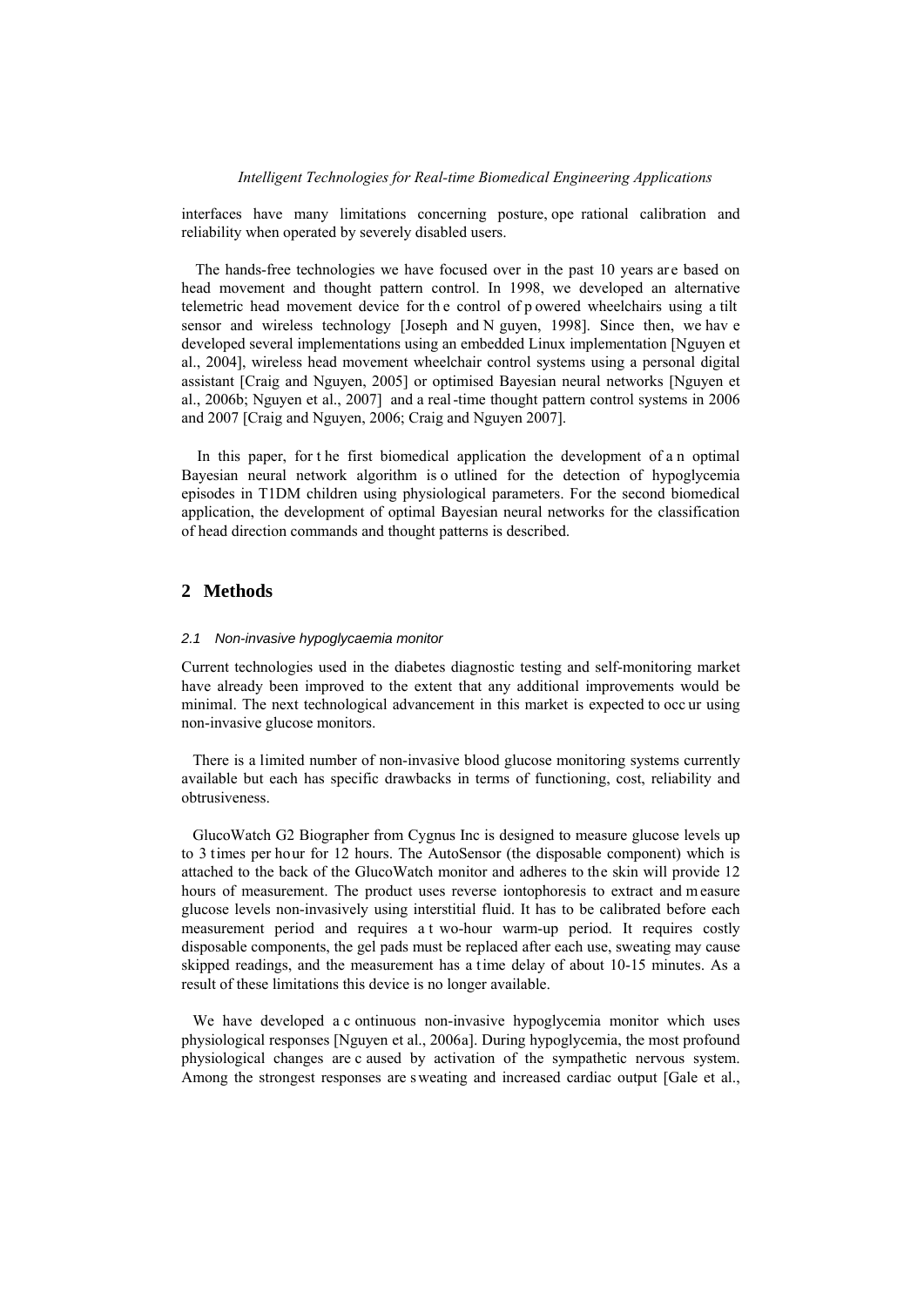1983; Heller, 1991; Harris et al., 1996]. Experimental hypoglycemia has been shown to prolong QT intervals and dispersion in both non-diabetic subjects and in those with Type 1 and Type 2 diabetes [Marques et al., 1997].

HypoMon® from AIMedics Pty Ltd is a no n-invasive monitor that measures physiological parameters continuously to provide detection of hypoglycemic episodes in Type 1 d iabetes mellitus patients (T1DM). Th e system consists of a battery-powered chest belt worn that houses a set of four skin-surface bio-sensor electrodes for the measurement of physiological parameters and a hand-held receiver computer. An alarm system is available for warning various stages of hypoglycemia.

#### *2.2 Hands-free control of power wheelchairs*

The wheelchair platform is based on a c ommercial powered wheelchair (RollerChair M1). The head movement of a user's head is detected by analysing data from a dual-axis accelerometer installed in a cap worn by the user. Head movement data were collected with a sampling period of 100 ms. Four head direction movements are classified in realtime, corresponding to commands for forward, backward, left and right.

The start of a head movement to control the travel direction of the wheelchair is determined to be the point where the deviation from the neutral position reached 25% of the maximum value on the relevant axis. The computer interface module consists of the feedback to the user which includes real-time graphical displays of the accelerometer data to allow the user to track the deviation of their head from the neutral position.

## **3 Bayesian Neural Networks**

Bayesian neural networks were firstly introduced by MacKay as a practical and powerful means to improve the generalisation of neural networks [MacKay 1992a; MacKay 1992b; Thodberg 1996; Penny and Roberts, 1999]. Compared to a stan dard neural network, the evidence for e ach architecture can be e stimated using the Bayesian framework and no separate validation set is required.

## *3.1 Multi-layer neural networks*

Multi-layer neural networks are widely used in engineering applications. With one hidden layer network as shown in Fig. 1, the value of the *k* th output is computed as follows:

$$
z_k(x, w) = f_0 \left( b_k + \sum_{j=1}^{M} w_{kj} f_0 \left( \overline{b}_j + \sum_{i=1}^{d} \overline{w}_{ji} x_i \right) \right) \tag{1}
$$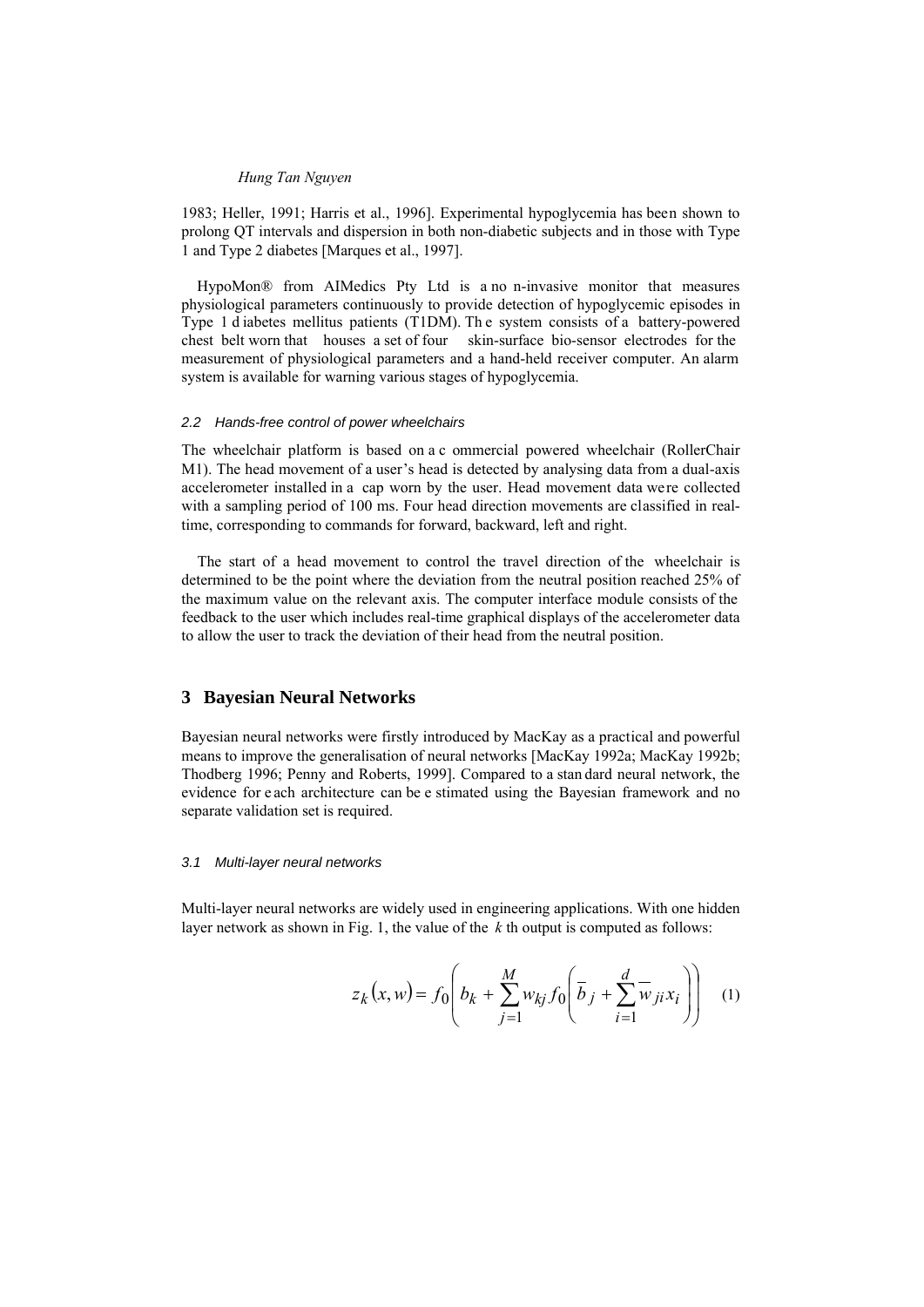**Figure 1** A multi-layer neural network



Here,  $\overline{w}_{ji}$  is the weight on the connection from input unit *i* to hidden unit *j* and  $w_{kj}$  is the weight on the connection from hidden unit *j* to output unit *k* .  $\overline{b}_j$ ,  $b_k$  are the biases of the hidden and output units and  $f_0$  is an activation function.

## *3.2 Regularisation*

In neural networks, appropriate regularisation can be used to prevent any weights becoming too large because large weights may give poor generalisation. Therefore, a weight decay term is added to the data e rror function  $E_D$  to penalise large weights. Specifically, for classification problems, we have:

$$
S(w) = E_D + \sum_{g=1}^{G} \xi_g E_{W_g}
$$
 (2)

where  $S(w)$  is the total error function,  $\xi_g$  is a non-negative parameter for the distribution of other parameters (weights and biases) and known as a *hyperparameter* and  $E_{W_g}$  is the weight error for the *g* th group of weights and biases, and *G* is the number of groups of weights and biases in the neural network.

## *3.3 Bayesian interference*

The adaptive parameters of neu ral networks (weights and biases) can be co nveniently grouped into a single  $W$ -dimensional weight vector  $w$ . According to the Bayesian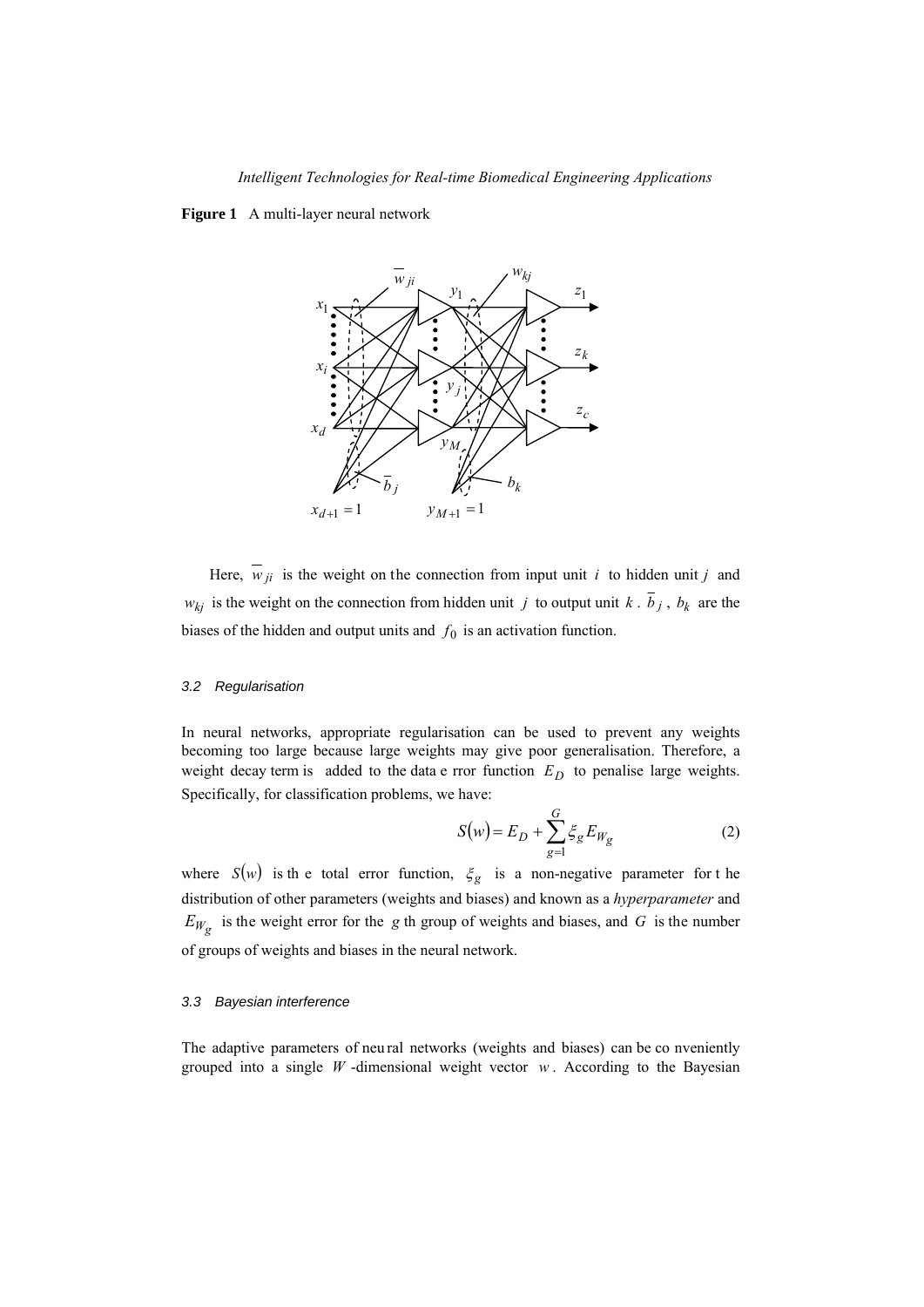inference, the posterior distribution of the weight vector *w* of a neural network given a data set *D* is given by

$$
p(w | D, \psi) = \frac{p(D | w, \psi)p(w | \psi)}{p(D | \psi)}
$$
(3)

where  $\psi = {\xi_1,...,\xi_G}$  and equation (3) is the first level of the inference.  $p(w|\psi)$  is the weight prior determined using the theory of prior.

 Using the Ba yes' theorem, we can e xpress the posterior distribution of the hyperparameters as

$$
p(\psi | D) = \frac{p(D | \psi) p(\psi)}{p(D)} = p(D | \psi) p(\psi) \tag{4}
$$

where  $p(\psi)$  is the prior distribution of the hyperparameters and simply we assume that this distribution is uniform.

Rearranging (3), we have the following form:

$$
p(D \mid \psi) = \frac{p(D \mid w, \psi) p(w \mid \psi)}{p(w \mid D, \psi)} \tag{5}
$$

Taking the derivative of  $\ln p(D|\psi)$  with respect to  $\zeta_g$ 

$$
\frac{\partial}{\partial \xi_g} \ln p(D \mid \psi) = \frac{W_g}{2\xi_g} - E_{W_g} - \frac{1}{2}tr(A^{-1})I_g \tag{6}
$$

Let this derivative be zero, we can determine  $\xi_g$  as follows

$$
2\xi_g E_{W_g} = W_g - \xi_g tr \left( A^{-1} \right) I_g \tag{7}
$$

The right-hand side is equal to a value  $\gamma_g$  defined as

$$
\gamma_g = W_g - \xi_g tr \left( A^{-1} \right) I_g \tag{8}
$$

 $\gamma_g$  is called the number of well-determined parameters in weight group *g*. Substituting (8) into (7) and rearranging (7), we have

$$
\xi_g = \frac{\gamma_g}{2E_{W_g}}\tag{9}
$$

The terms  $\xi_g$  and  $\gamma_g$  are used with some formulas to compute the logarithm of the evidence in Bayesian model comparison. The optimal model is selected corresponding to the highest logarithm of the evidence [Thodberg 1996; Bishop 1995].

#### *3.4 Parameter optimisation algorithms for Bayesian neural networks*

The main problem when training neural networks is that usually suitable values for the learning rate and momentum must be chosen. As this procedure is clearly inefficient, we focus on fast training algorithms which can automatically determine the search direction and step size. Three advanced training algorithms for Bayesian neural network classifiers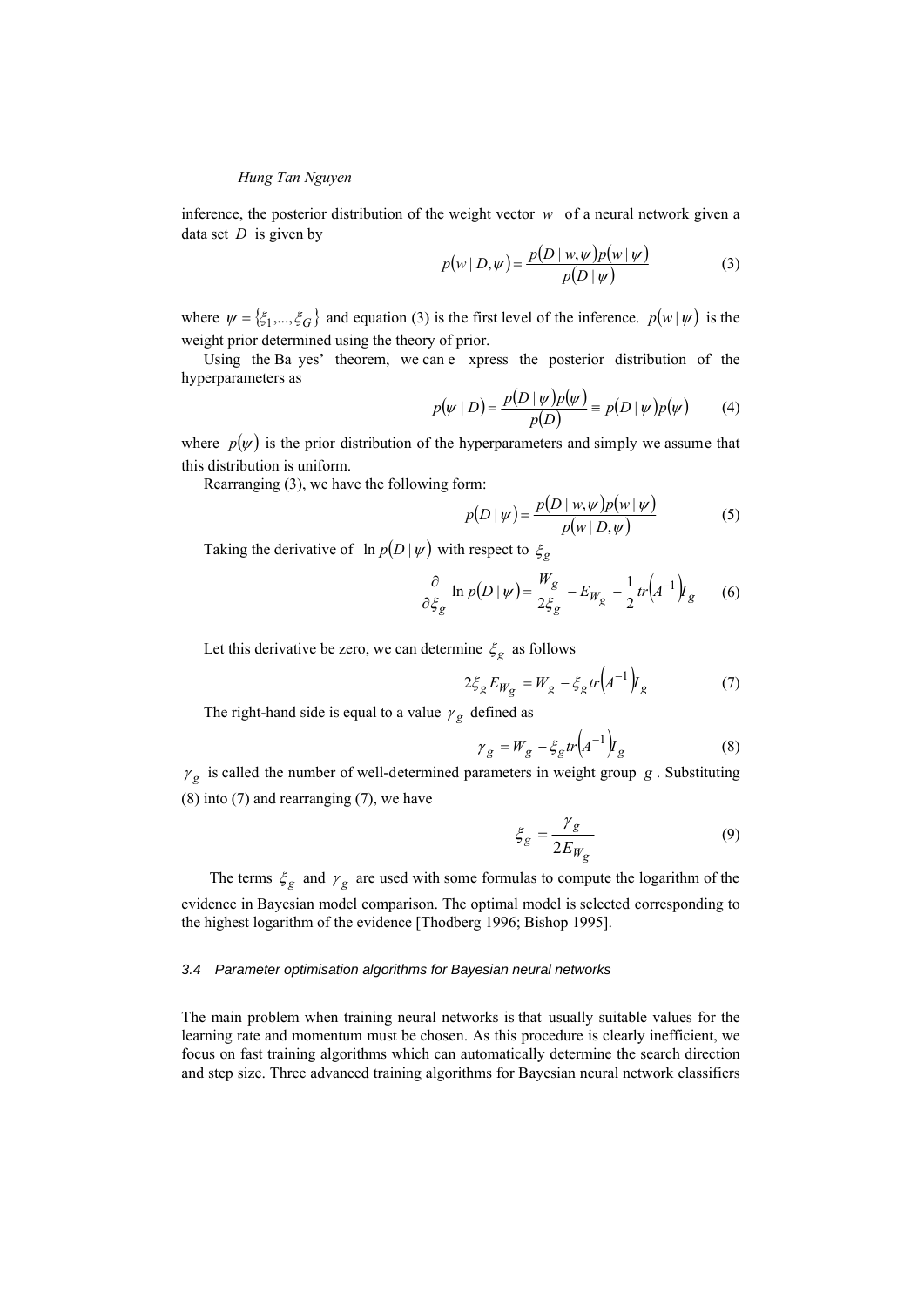## *Intelligent Technologies for Real-time Biomedical Engineering Applications*

are used for the training of algorithms. They are conjugate gradient, quasi-Newton and scaled conjugate gradient algorithms [Bishop, 1995].

# **4 Results**

## *4.1 Non-invasive hypoglycaemia monitor*

Twenty-five children with T1DM (14.4±1.6 years) volunteered for the 4-hour glucose clamp study to provide 28 sets of physiological responses at th e Princess Margaret Hospital for Ch ildren in Perth, Australia. Data were collected with ap proval from Women's and Children's Health Service, Department of Health, Government of Western Australia, and with informed consent.

Each study consists of five phases: baseline (30 min), euglycemia (60 m in), ramp phase (30 min), hypoglycemia (40 min) and euglycemia (30 min) as shown in Figure 1. HypoMon was used to measure the required physiological parameters, while the actual blood glucose (BG) levels were collected as reference using Yellow Spring Instruments. The main parameters used for the detection of hypoglycemia are the heart rate, corrected QT interval and skin impedance.

The HypoMon (Hypoglycemia Monitor) as shown in Fig. 2 was used to measure the relevant physiological responses (heart rate, corrected QT interval of the ECG signal, skin impedance), while the actual blood glucose (BG) measurements were collected a s reference. The four skin-surface bio-sensor electrodes are multiplexed and shared to measure both skin impedance and ECG signals.

**Figure 2** HypoMon

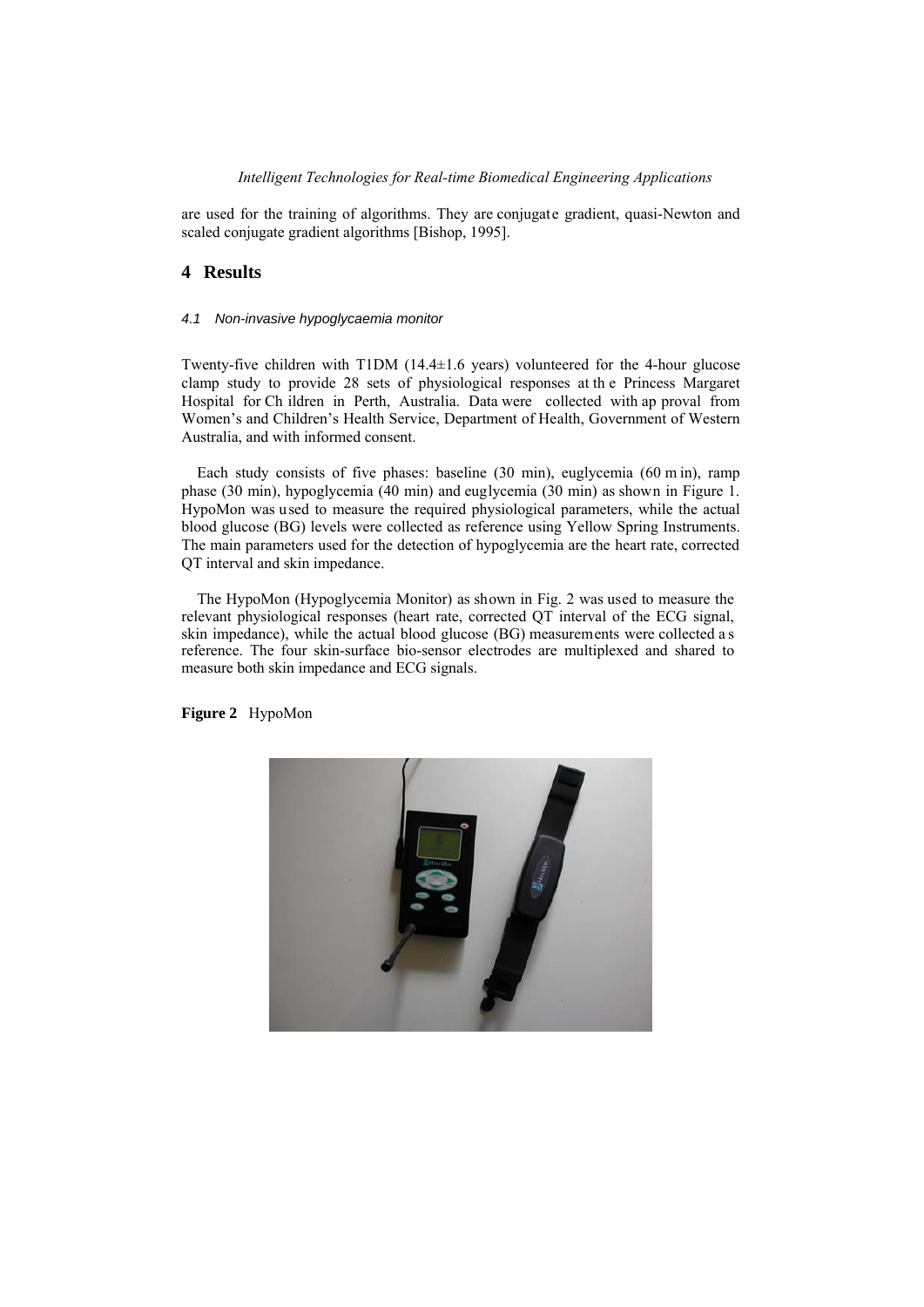The responses from 25 T 1DM children exhibit significant changes during the hypoglycemia phase against the non-hypoglycemia phase. Normalisation was used to reduce patient-to-patient variability and to enable group comparison by dividing the patient's heart rate, corrected QT interval and skin impedance by his/her corresponding values at time zero. The study shows that associated with hypoglycemic episodes in 25 T1DM children, using normalized values, their heart rates increas e significantly  $(1.152\pm0.157 \text{ vs. } 1.035\pm0.108, \text{ P}<0.0001)$ , their corrected QT in tervals increase significantly  $(1.088\pm0.086 \text{ vs. } 1.020\pm0.062, \text{ P}<0.0001)$ , and their skin impedances reduce significantly (0.679±0.195 vs. 0.837±0.203, P<0.0001).

The detection of hypoglycemic episodes (BG $\leq$ =60 mg/dl or 3.33 mmol/l) using these three variables is based on an optimal Bayesian neural network algorithm developed from the obtained clinical data. This neural network has a multilayer feed-forward neural network structure with one input layer, one hidden layer and one output layer. In effect, it estimates the presence of hypoglycemia at sampling period k based on the basis of the data at sampling period k and the previous data at sampling period k-1. In general, the sampling period is 5 minutes and approximately 30 data points are used for each patient.

The overall data set consisted of a traini ng set a nd a t est set, each with 14 cases randomly selected. For these, the whole data set which included both hypoglycemia data part and non-hypoglycemia data part were used. For optimal robustness of the evaluation, we applied the evidence framework for Bay esian inference to the training set and found the feed forward neural network architecture with 11 hidden nodes yielded the highest evidence. We found among the three advanced training algorithms as discussed earlier, Quasi-Newton technique was the most effective for this application. The optimisation of Bayesian neural network architecture is important for on-line network training systems because it can contribute to the least network training time while still maintaining the best generalisation for the network. The final f eed-forward multi-layer neural network had heart rate, corrected QT interval and skin impedance as inputs, 11 hidden nodes and 1 output node (estimated blood glucose level). From this optimal neural network which was derived from the training set, the estimated BG profiles produced a significant correlation (P<0.0001) against measured values.

The corresponding ROC Curve area for the training set was 0.9135 wih 95% CI of (0.8748, 0.9521). For an equal value of sensitivity and specificity of the training set, the optimal cut-off point selected in this study was chosen to be -0.09082. The selected neural network algorithm was then applied to the test set (14 cases). It produced a sensitivity of 0.8346 (true positive) and a specificity (true negative) of 0.6388.

#### *4.2 Power wheelchairs*

Data were collected from eight adults, age d between 19 and 56, with approval from the UTS Human Research Ethics Committee and informed consent from the volunteers. Of these, four had high-level spinal cord injuries (C4 and C5) and were not able to use a standard joystick to control a wheelchair. The remaining four did not have conditions affecting their head movement. Data for each person was collected in two periods of ten minutes, with the user being prompted to give a sp ecified movement every 6 seconds.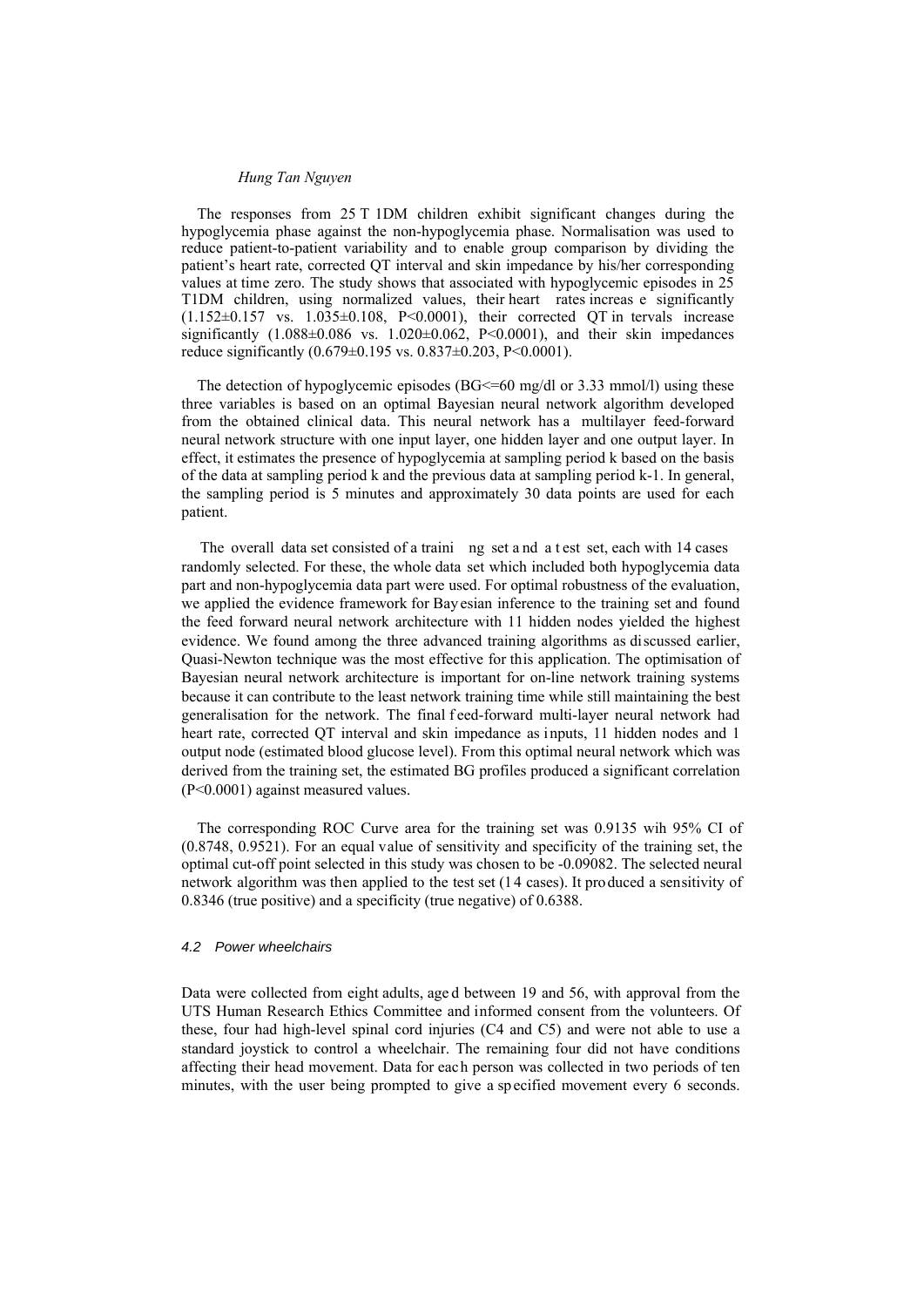## *Intelligent Technologies for Real-time Biomedical Engineering Applications*

Each specified movement was chosen randomly from the following: forward, backward, left and right. The extracted movement samples of those users are shown in Table 1.

| User           | Forward | Backward Left |    | Right | Injury |
|----------------|---------|---------------|----|-------|--------|
|                |         |               |    |       | Level  |
|                | 20      | 20            | 20 | 20    |        |
| $\mathcal{P}$  | 20      | 20            | 20 | 20    |        |
| $\overline{3}$ | 20      | 20            | 20 | 20    |        |
|                | 20      | 20            | 20 | 20    |        |
|                | 20      | 20            | 20 | 20    | C5     |
|                | 20      | 20            | 20 | 20    | C4     |
|                | 20      | 20            | 20 | 20    | C4     |
| 8              | 20      | 20            | 20 | 20    |        |

## **Table 1** Extracted movement samples

Different Bayesian neural networks with varying numbers of hidden nodes were trained to select the optimal network architecture. These networks have the following specification:

- four hyperparameters  $\xi_1$ ,  $\xi_2$ ,  $\xi_3$  and  $\xi_4$  to constrain the magnitudes of the weights;
- 41 inputs, corresponding to 20 samples from *x* axis, 20 samples from *y* axis and one augmented input with a constant value of 1;
- four outputs, each corresponding to on e of the classes: forward, backward, left and right movement.

Training data were taken from the recorded movements of Users 1, 2, 3, 4, 5 and 6, corresponding to 480 sample patterns (Table 1). For a given number of hidden nodes, ten networks with different initial conditions were trained using the quasi-Newton training algorithm. As shown in Fig. 3, the networks with three hidden nodes have the highest evidence. These networks also have low test errors (misclassification percentage).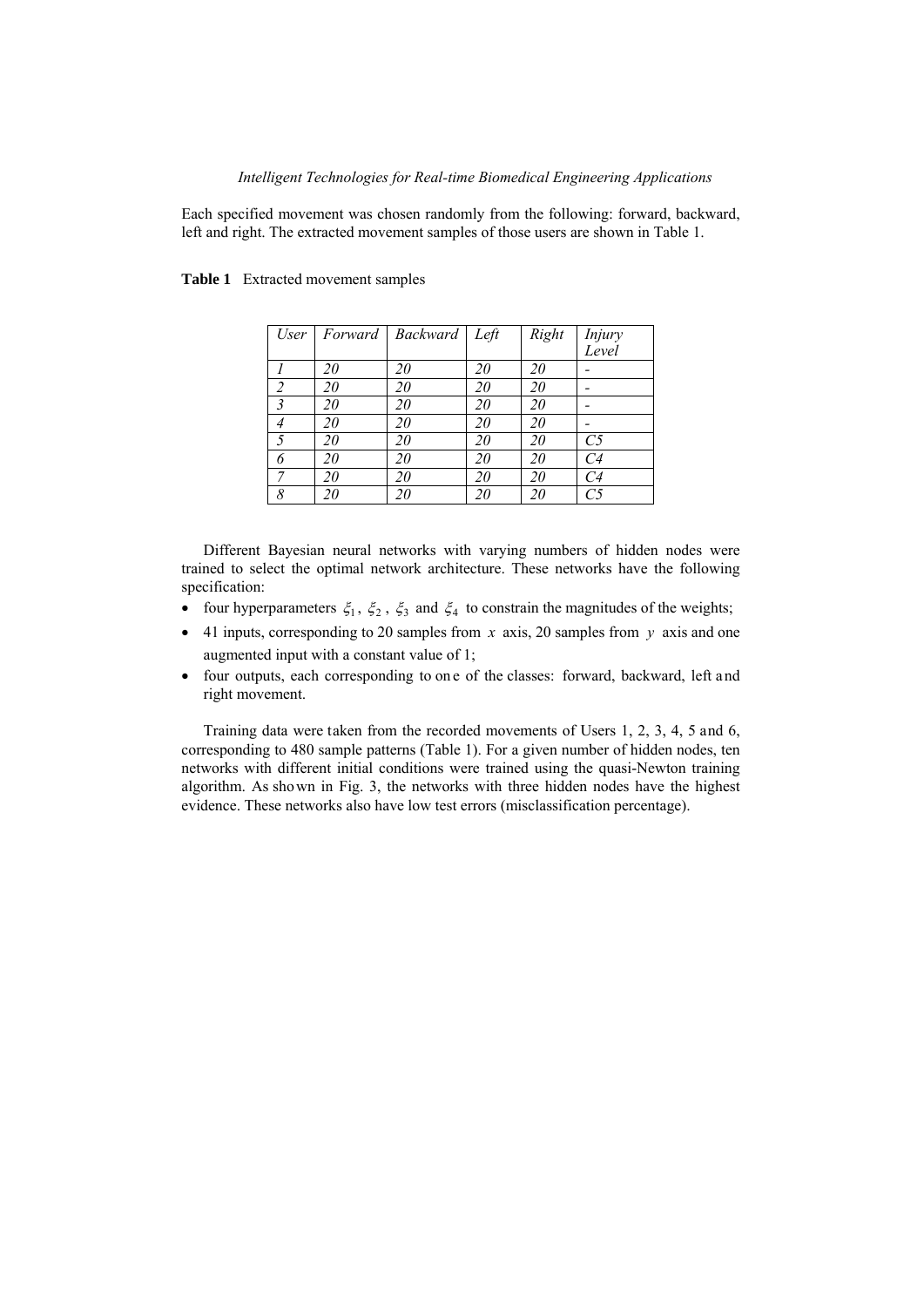**Figure 3** Log evidence versus number of hidden nodes



Again, the optimisation of Bayesian neural network architecture is extrem ely important for on-line network training systems because in corporating with the Quas i-Newton training algorithm, it can contribute to the least network training time while still maintaining the b est generalisation for the network. This combined property would be ideal for on-line and real-time implementation.

## *Experiment I*

The training data were taken from the recorded movements of Users 1, 2, 3, 4, 5 and 6 (480 sample patterns total). The recorded movements of Users 7 and 8 were ra ndomly divided into two sets. Eac h set containe d 20 sam ple patterns of each m ovement. A Bayesian neural network classifier having the optimal number of three hidden nodes was trained using the above training data.

The performance of the trained network was tested using the first set of movement samples of Users 7 and 8 (80 sample patterns total). The confusion matrix in Table 4.2 shows how that th e trained network can classify all sa mples in the test set with a sensitivity (true positive) of 85% and a specificity (true negative) of 95%. Note that head movement samples of Users 7 and 8 were not included in the training data.

#### *Experiment II*

This Experiment is an extension of the above. More training data was taken from the second set of movement samples of Use rs 7 a nd 8 (80 sample patterns total). The performance of the trained network was again tested using the first set of m ovement samples of Users 7 and 8. Similarly, a confusion matrix used to evaluate the performance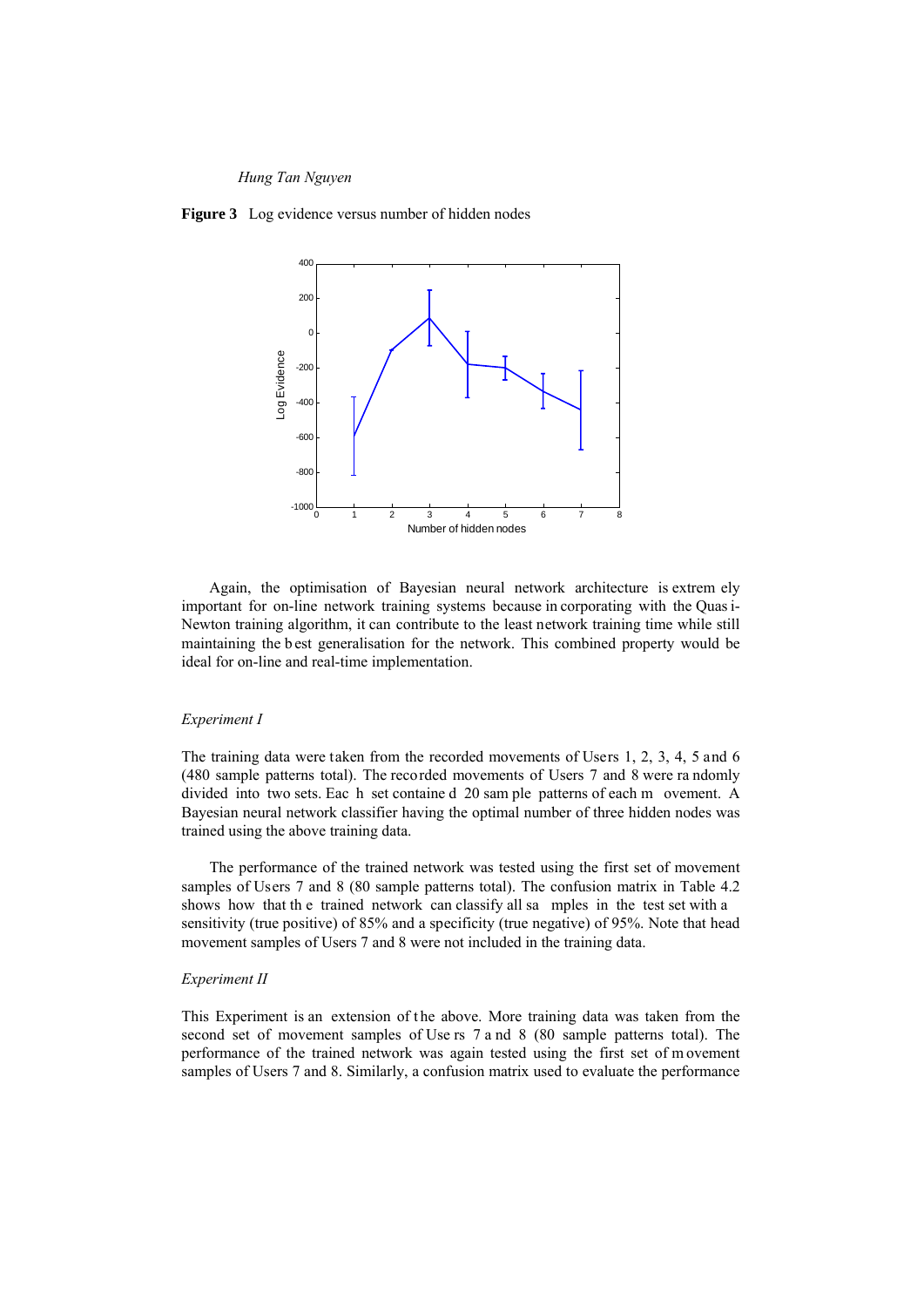of the trained network is shown in Table 2. This time, the revised network can classify all samples in the test set with a sensitivity of 93.75% and a specificity of 97.92%.

The classification results of Experiment II are summarised in Table 2. Especially, it can be seen that very high sensitivity and specificity have been achieved. This means that the performance of t he trained network has been significantly improved as m ore movement samples have been included to train the network.

|                       | <b>Predicted Classification</b> |        |                       |    |          |  |  |  |  |
|-----------------------|---------------------------------|--------|-----------------------|----|----------|--|--|--|--|
|                       | Movement                        |        | Forward Backward Left |    | Right    |  |  |  |  |
|                       | Forward                         | 18     | $\theta$              |    |          |  |  |  |  |
| Actual                | <b>Backward</b>                 | $_{0}$ | 19                    |    | 0        |  |  |  |  |
| Classification $Left$ |                                 |        | 0                     | 18 | $\theta$ |  |  |  |  |
|                       | Right                           |        | $\theta$              |    | 20       |  |  |  |  |
|                       | Accuracy $(\% )$                | 93.75  |                       |    |          |  |  |  |  |

**Table 2** Confusion matrix in Experiment II

**Figure 4** Hands-free control of power wheelchair

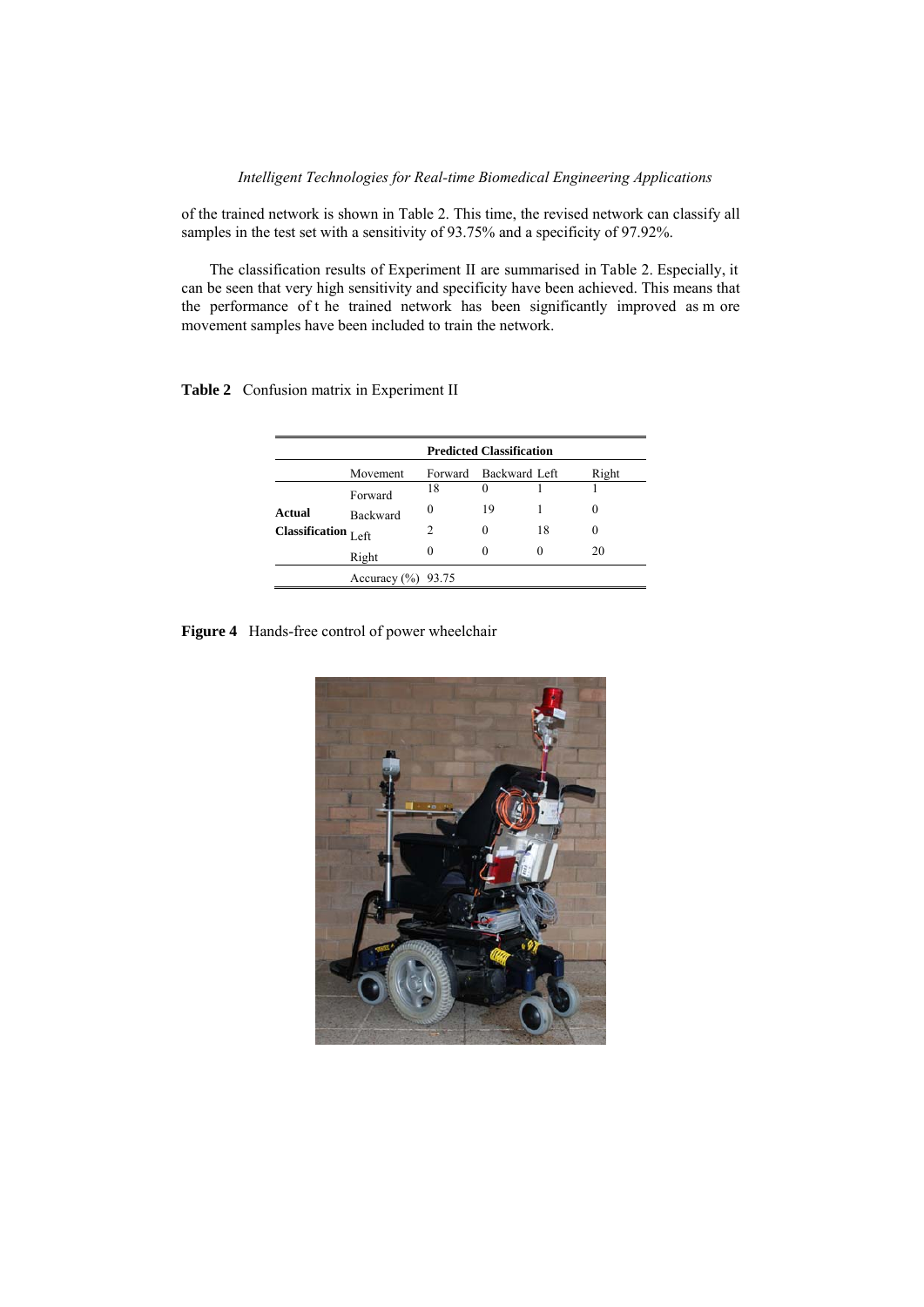# **5 Conclusion**

The above result indicates that hypoglycemic episodes in T1DM children can be detected non-invasively and c ontinuously effectively from the real-time physiological responses measured by HypoMon. In th is study, the sen sitivity obtained by the h ypoglycemia detection neural network is good but its overall accuracy could be improved. A m ore advanced neural network algorithm will be developed to improve its accuracy in the near future.

The results obtained also show that Bayesian neural networks can be used to classify head movement accurately. The use of three hidden nodes is an op timal choice for the network architecture and the available training data.

When the Bayesian neural network was trained using head movement data of the six users (four able-bodied, two disabled persons), it can cl assify head movements of t wo new disabled persons with 85% sensitivity and 95% specificity. However, if the network was trained further with additional head movement samples of those two new disabled persons, it can classify th eir head movements with a high sensitivity of 93.75% while retaining an excellent specificity of 97.92%. In other words, the optimal Bayesian neural network was able to provide an on-line adaptation to the head direction movements of new disabled wheelchair users effectively.

## **Acknowledgement**

I thank Dr Nejhdeh Ghevondian, Assoc Prof Timothy Jones, Dr Son Nguyen, Dr Phil Taylor and Assoc Prof James Middleton for their contributions.

## **References**

- Bishop, M., (1995) Neural networks for pattern recognition, *Oxford: Clarendon Press, New York*.
- Clarke, W.L., Cox, D.J., Gonder -Frederick, L.A,, Julian, D., Schlundt, D., Polon sky. W. (1995), 'Reduced awareness of h ypoglycemia in adults with IDDM. A prospectiv e study of hypoglycemic frequency and associated symptoms', *Diabetes Care,* 18, pp. 517-522.
- Coyle, E.D. (1995), 'Electronic wheelchair controller designed for operating by hand-operated joystick, ultrasonic non-contact head contro l and utteran ce from a small wo rd-command vocabulary*,' IEE Colloqium (Digest*), 55: 3/1-3/4.
- Craig, D.A., Ng uyen, H.T. Nguyen (2005), 'Wireless real- time head movement s ystem using a Personal Assistant (PDA) for control of a po wer wheelchair',  $27<sup>th</sup>$  Annual International *Conference of the IEEE Engineering in Medicine and Biology Society*, Shanghai, China, 1-4 September, paper 814.
- Craig, D.A., Nguyen, H.T., Burchey, H.A. (2006), 'Control of Power Wheelchair using EEG-based Thought Pattern Recognition', *28th Annual International Con ference of the IEEE Engineering in Medicine and Biology Society*, New York City , USA, August 31-September 3, pp. 1291- 1294.
- Craig, D.A., N guyen, H.T. (2007), 'Adaptive EEG Thought Pattern Cla ssifier for Advanced Wheelchair Control', 29<sup>th</sup> Annual International Conference of the IEEE Engineering in *Medicine and Biology Society*, Lyon, France, August 23-26, pp. 2544-2547.
- Cryer, P.E. (2002), 'Hypoglycaemia: the limiting factor in the glycaemic management of type I and type II diabetes', *Diabetologia*, Vol. 45, pp. 937-948.